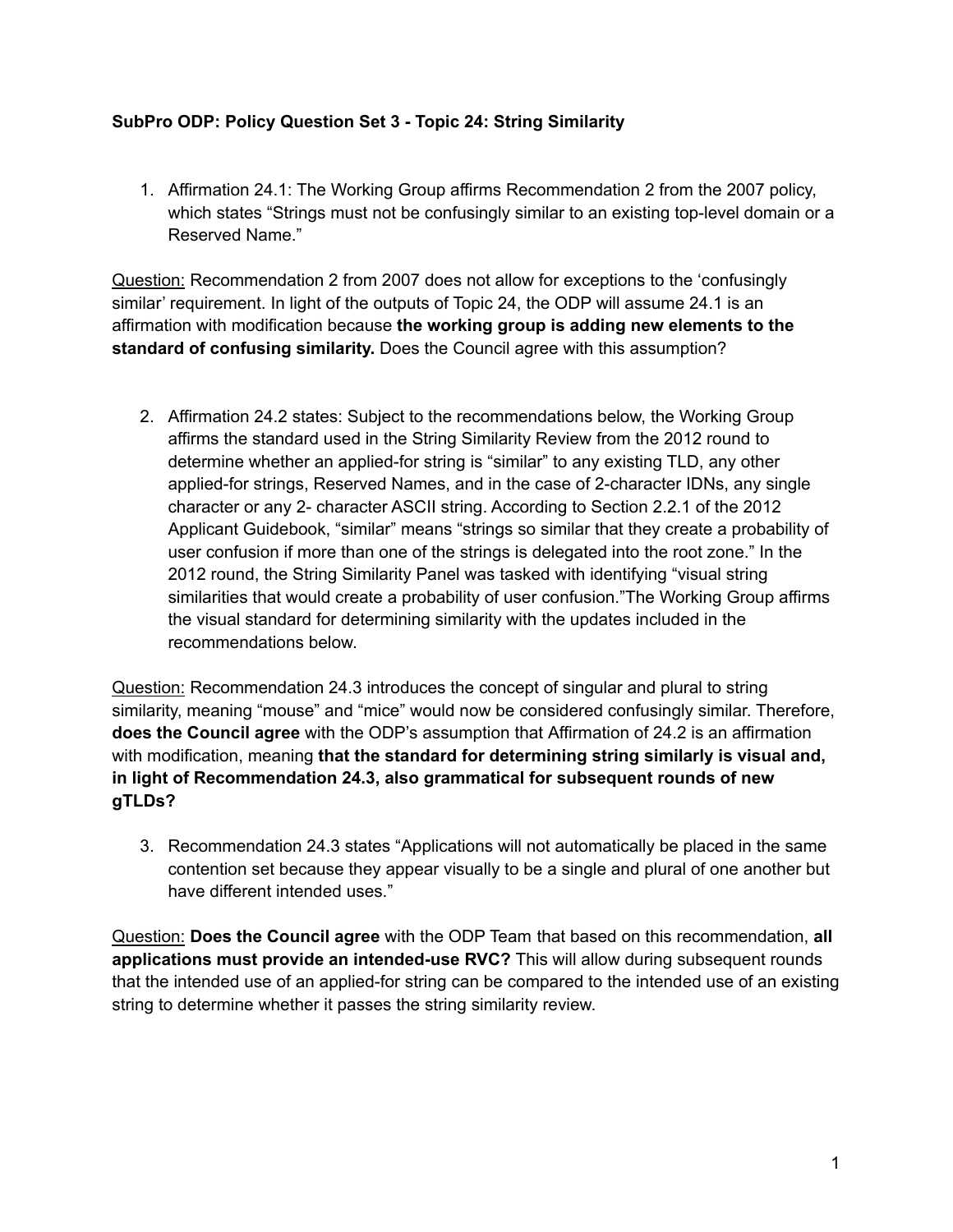4. Recommendation 24.3 states "Applications will not automatically be placed in the same contention set because they appear visually to be a single and plural of one another but have different intended uses. "

Question: **Does the Council agree** that based on the wording of 24.3, the **intended-use test is only applicable to the possible delegation of singulars/plurals** not other visual or grammatical similarities? **Meaning** that applied for strings **.example and .examples might both be delegated** if they provide an RVC that indicates different intended use. However, **.example** (english) **and .exemple** (french), if determined to be visually similar, **will never both be delegated.**

5. Recommendation 24.3 states "The Working Group recommends using a dictionary to determine the singular and plural version of the string for the specific language."

## Question: **Does the Council agree** that for each round **dictionaries should be updated to the most recently published version and it is only that version that is authoritative for the purposes of accessing string similarity**?

6. Recommendation 24.3 speaks only about singular/plural versions of the same word in the same language, not of other grammatical variations of the same word such as gender or conjugation.

## Question: **Does the Council agree with the ODP assumption that only singular/plural versions can both be delegated if the intended use is different, not any other grammatical forms?**

If the Council agrees, the ODP team believes the following example of .hand below will be applicable for subsequent rounds:

## .hand and .hands

- IF .hand and .hands are both applied-for strings in English THEN they both can be delegated if their intended use is different because they are singular/plural versions of one another.
- IF .hand and .hands are both applied for strings in German THEN they would be placed in a contention set ONLY IF they deemed to be visually confusingly similar, and one may be delegated subject to the outcome of the contention set resolution.
- IF .hand and .hände are both applied for strings in German THEN they can be delegated if their intended use is different because they are singular/plural of one another.
- IF .hand is an applied for English string and .hands is an applied for German string then they would be placed in a contention set ONLY IF they deemed to be visually confusingly similar, and one may be delegated subject to the outcome of the contention set resolution.